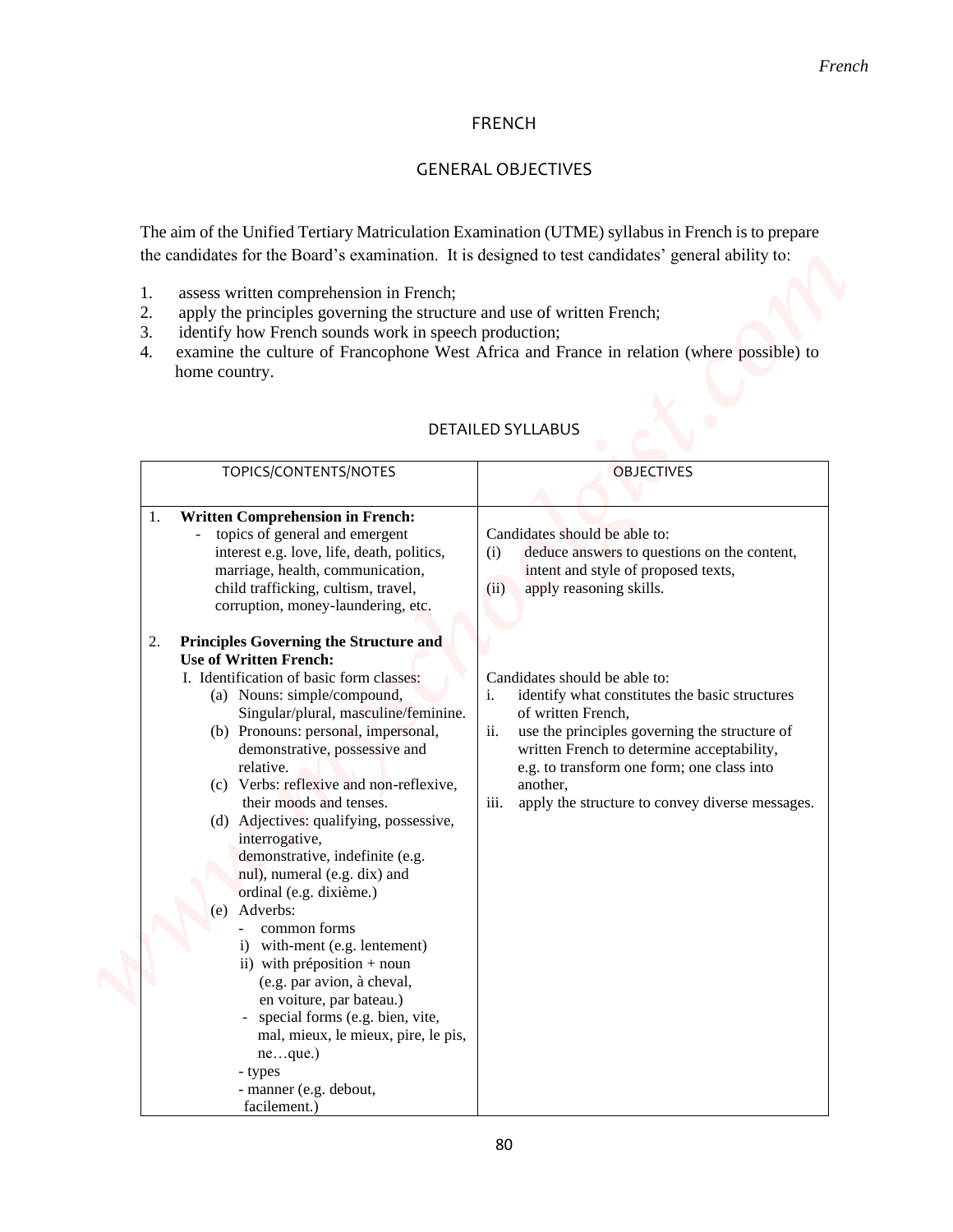#### *French*

| TOPICS/CONTENTS/NOTES                                                                                                                                                                                                                                                                                                                                                                                                                                                                                                                                                                                                                                                                                                                                                                                                                                                                                                                                                                                                                                                                                                                                                                                                                                                                                                                                                                                                                                                                              | OBJECTIVES                                                                                                                                            | French |
|----------------------------------------------------------------------------------------------------------------------------------------------------------------------------------------------------------------------------------------------------------------------------------------------------------------------------------------------------------------------------------------------------------------------------------------------------------------------------------------------------------------------------------------------------------------------------------------------------------------------------------------------------------------------------------------------------------------------------------------------------------------------------------------------------------------------------------------------------------------------------------------------------------------------------------------------------------------------------------------------------------------------------------------------------------------------------------------------------------------------------------------------------------------------------------------------------------------------------------------------------------------------------------------------------------------------------------------------------------------------------------------------------------------------------------------------------------------------------------------------------|-------------------------------------------------------------------------------------------------------------------------------------------------------|--------|
| - purpose (e.g. pour +<br>infinitive, afin $de +$ infinitive.)<br>- cause and consequence (e.g. pour+<br>infinitive perfect, à cause de +<br>noun.)<br>- concession (e.g. malgré +noun.)<br>- place (e.g. y, en, ici, là, là-haut,<br>partout.)<br>- time (e.g. hier, aujourd'hui,<br>avant-hier, après, demain, la<br>veille, le matin, dans un mois.)<br>(f) Prépositions:<br>- simple (e.g. à, de, avec, avant,<br>sur, dans.)<br>- compound (e.g. à côté de, au<br>milieu de.)<br>Conjunctions:<br>(g)<br>- of co-ordination (e.g. mais, ou,<br>et, donc, car, cependant, neni.)<br>-of subordination (e.g. afin que,<br>quoique, à condition que, pour<br>que, parce que.)<br>(h) Articles:<br>- definite, indefinite and partitive.<br>(i) contraction e.g. $\hat{a} + \hat{b} = au$ , $\hat{a} + \hat{b} = au$<br>etc.<br>II.<br>Assessment of vocabulary span:<br>words in contemporary contexts<br>- meaning, use, opposites,<br>synonyms<br>III.<br>Importance of word order in:<br>(a) affirmative sentences<br>(b) interrogative sentences<br>(c) imperative sentences<br>(d) passive voice formation<br>IV.<br>Identification and application<br>of basic processes in language<br>structure, e.g.<br>conjugation - in all tenses<br>(a)<br>except l'imparfait du<br>subjonctif, le passé composé du<br>subjonctif, etle plus-que-parfait<br>du subjonctif.<br>negation (e.g. nepas,<br>(b)<br>neplus, nerien, nul ne,<br>nenini, nepersonne,<br>personnene,<br>aucunne, rien neetc.) | Candidates should be able to:<br>i. identify meaning of words<br>ii. identify meaningful constructed sentences.<br>agreement (e.g. les beaux arts, il |        |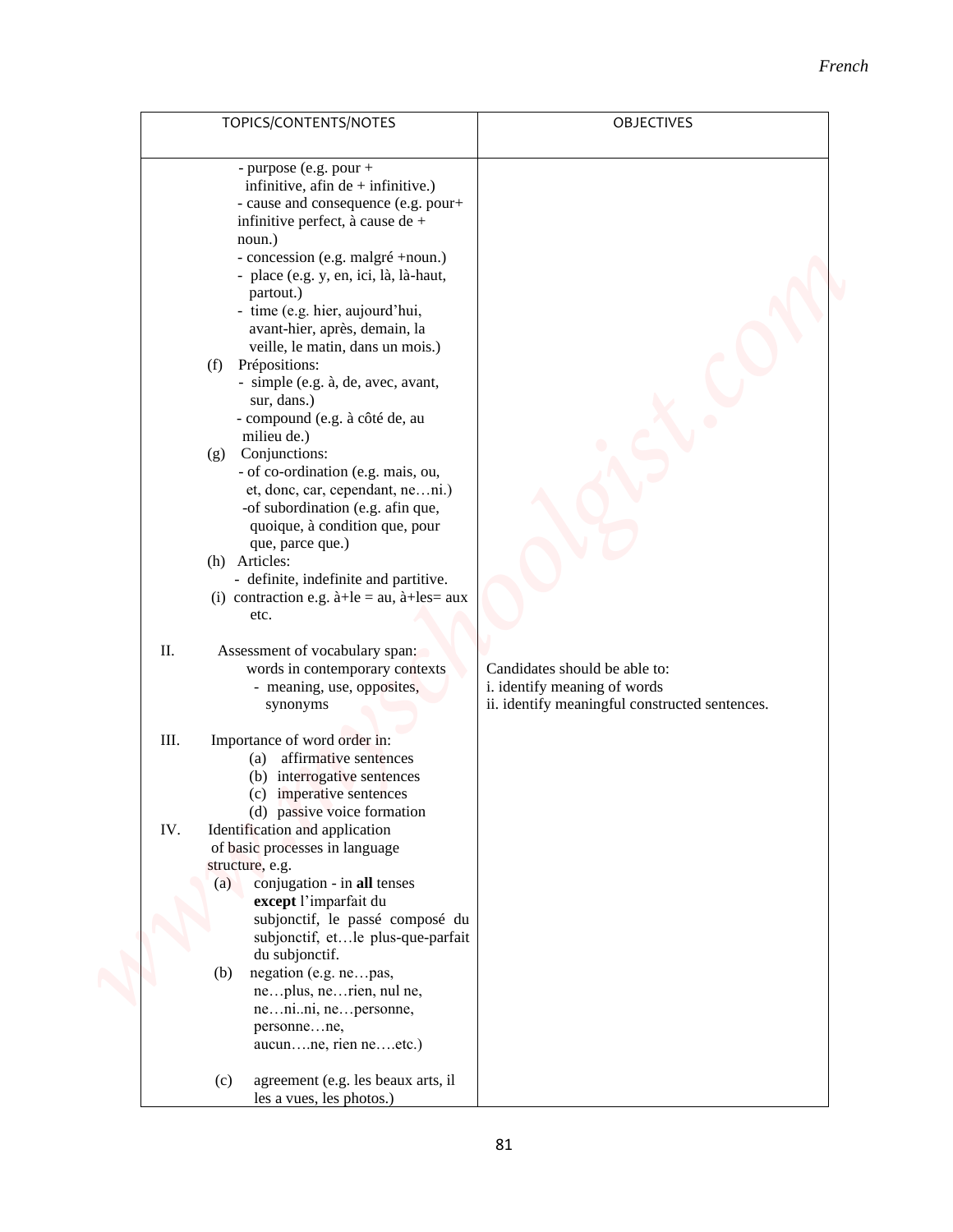|                                                                                                                                                                                                                                                                                                                                                                                                                                                                                                                                                                                                                                                                                                                                                                                                                                                                                                                                                                                                                                                                                                                                                                                                                                                                                                                                                                             | French                                                                                                                                                                                                                                                      |
|-----------------------------------------------------------------------------------------------------------------------------------------------------------------------------------------------------------------------------------------------------------------------------------------------------------------------------------------------------------------------------------------------------------------------------------------------------------------------------------------------------------------------------------------------------------------------------------------------------------------------------------------------------------------------------------------------------------------------------------------------------------------------------------------------------------------------------------------------------------------------------------------------------------------------------------------------------------------------------------------------------------------------------------------------------------------------------------------------------------------------------------------------------------------------------------------------------------------------------------------------------------------------------------------------------------------------------------------------------------------------------|-------------------------------------------------------------------------------------------------------------------------------------------------------------------------------------------------------------------------------------------------------------|
|                                                                                                                                                                                                                                                                                                                                                                                                                                                                                                                                                                                                                                                                                                                                                                                                                                                                                                                                                                                                                                                                                                                                                                                                                                                                                                                                                                             |                                                                                                                                                                                                                                                             |
| TOPICS/CONTENTS/NOTES                                                                                                                                                                                                                                                                                                                                                                                                                                                                                                                                                                                                                                                                                                                                                                                                                                                                                                                                                                                                                                                                                                                                                                                                                                                                                                                                                       | <b>OBJECTIVES</b>                                                                                                                                                                                                                                           |
| pluralisation (e.g. cheval/chevaux,<br>(d)<br>beau/beaux, belle/belles.)<br>(e) derivation:<br>-from adj, to $adv -$<br>e.g. lent-lentement,<br>-from adj. to adj. e.g.<br>$un$ – premier,<br>-from adj. to noun $-$ e.g.<br>bon-bonté, riche-richesse, etc<br>-from one degree of<br>comparison to another<br>(using plusque,<br>moinsque,<br>aussique e.g. plus<br>grand que.)<br>NB-special forms-<br>(e.g. bon, meilleur, le meilleur,<br>la meilleure, mauvais,<br>pire, le pire.)<br>V. Use of French in set<br>expressions such as in proverbs,<br>idioms and conventional<br>structures as provided for in<br>common speech acts:<br>(a) proverbs (e.g. tel père<br>tel fils, petit à petit<br>l'oiseau fait son nid.)<br>(b) idioms (e.g. avoir une<br>faim de loup, crier sur<br>le toit, mourir de peur.)<br>(c) conventional stretches<br>(e.g. enchanté, c'est<br>dommage, c'est<br>formidable,<br>stationnement interdit,<br>$etc.$ )<br>(d) Common figures of speech eg<br>métaphore, simile, hyperbole.<br>Métaphore - Mon père est un<br>lion.<br>Simile - Elle est maigre comme<br>un clou.<br>Hyberbole - Il avait tellement<br>faim qu'il a mangé toute une<br>Vache.<br>(e) speech acts (e.g.<br>proposer, conseiller,<br>regretter, admirer,<br>espérer, interroger,<br>reprocher, s'accorder, etc.)<br><b>Workings of French sounds</b><br><b>3.</b> | apply communicative skills<br>$\overline{iii}$<br>Candidates should be able to:<br>complete common proverbs and idioms in<br>i.<br>French<br>ii. deduce the meaning of idioms and proverbs<br>in French<br>iii. make appropriate use of these special terms |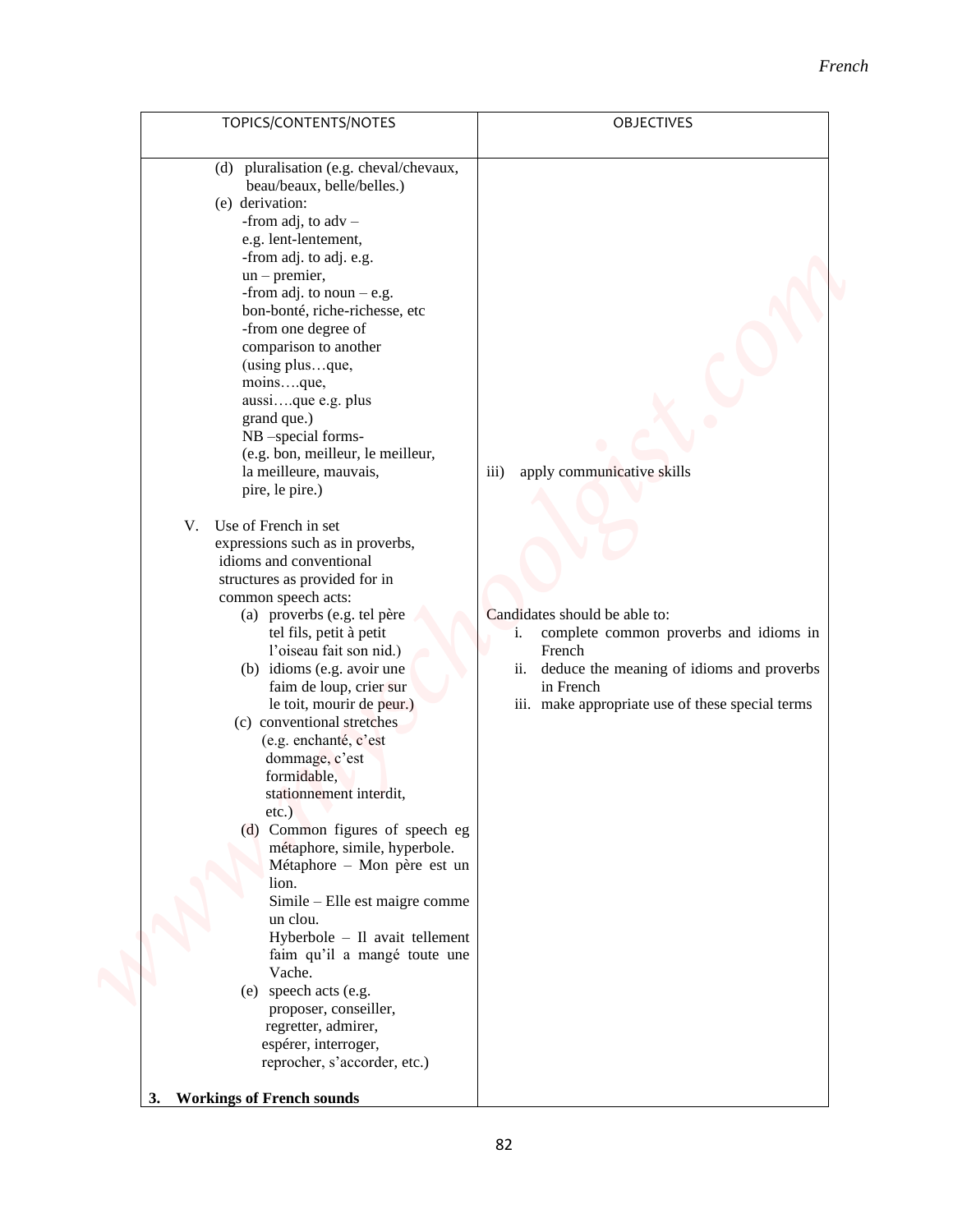| via:<br>(a) sound discrimination<br>(e.g. tout/tu), (fais/fée.)<br>(b) letter-sound<br>correspondence<br>$(e.g. ai-/e/, eau/o/.)$<br>(c) syllabification (e.g. con/tente/ment.)<br>(d) liaison (e.g. trois animaux, des enfants.)<br>(e) sense groups in reading<br>e.g. J'ai mal à la tête. J'ai mal/pas à la<br>tête / mais au dos/.<br>Comment vas-tu, Carol?// Comment vas-<br>tu demain?<br>(f) faux amis (e.g.librairie/library, rester/to<br>rest, blesser/to bless.)<br>identification of sounds to<br>(g)<br>determine similarity (e.g.<br>maison/saison, dents/don, fond/<br>fonde.) | Candidates should be able to:<br>discriminate between French sounds,<br>(i)<br>deduce meanings out of sound<br>(ii)<br>combinations,<br>(iii) use the above to enhance effective<br>communication,<br>(iv) assess sound groupings in terms of<br>how they are affected by such<br>features as syllabification, liaison,<br>e-caduc; pause, intonation, etc. |
|------------------------------------------------------------------------------------------------------------------------------------------------------------------------------------------------------------------------------------------------------------------------------------------------------------------------------------------------------------------------------------------------------------------------------------------------------------------------------------------------------------------------------------------------------------------------------------------------|-------------------------------------------------------------------------------------------------------------------------------------------------------------------------------------------------------------------------------------------------------------------------------------------------------------------------------------------------------------|
| <b>Culture and Civilization:</b><br>4.<br>Characteristics, (aspects, similarities and<br>differences) of the educational system,<br>socio-economic life, political organization<br>and cultural life of Francophone Africa and<br>France, with reference (where possible) to<br>home country i.e. Nigeria.                                                                                                                                                                                                                                                                                     | Candidates should be able to:<br>identify the specific features of the<br>$\mathbf{i}$ .<br>culture of Francophone Africa and<br>France greetings, dressing, food, leisure,<br>marriage, festival, art, profession etc.<br>ii.<br>compare these features with those of<br>home country (where possible),<br>iii.<br>apply reasoning skill.                  |

# **RECOMMENDED TEXTS**